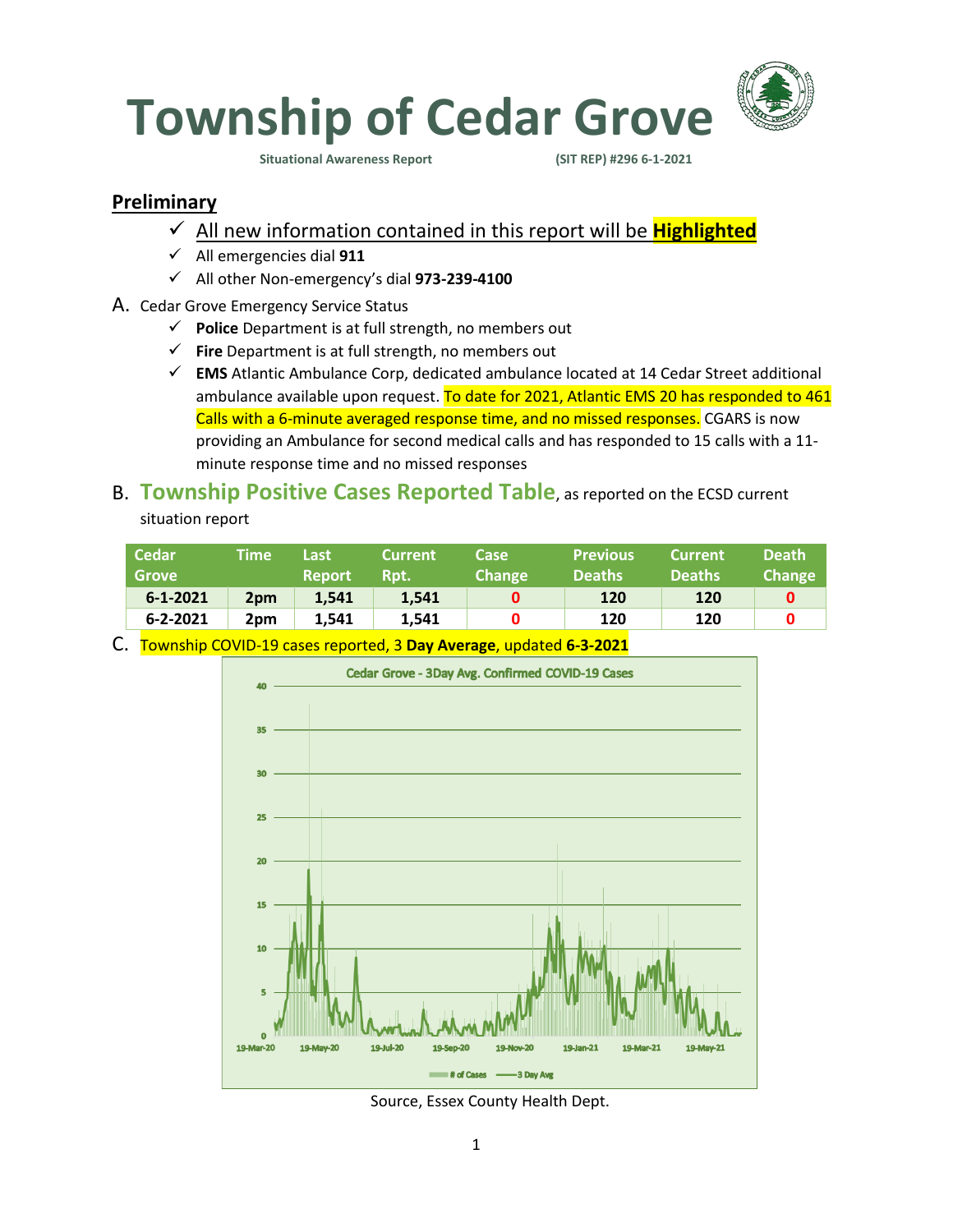

**Situational Awareness Report** 

D. Township COVID-19 facility cases reported, 3 **Day Average**, updated **6-3-2021**



Source, Essex County Health Dept.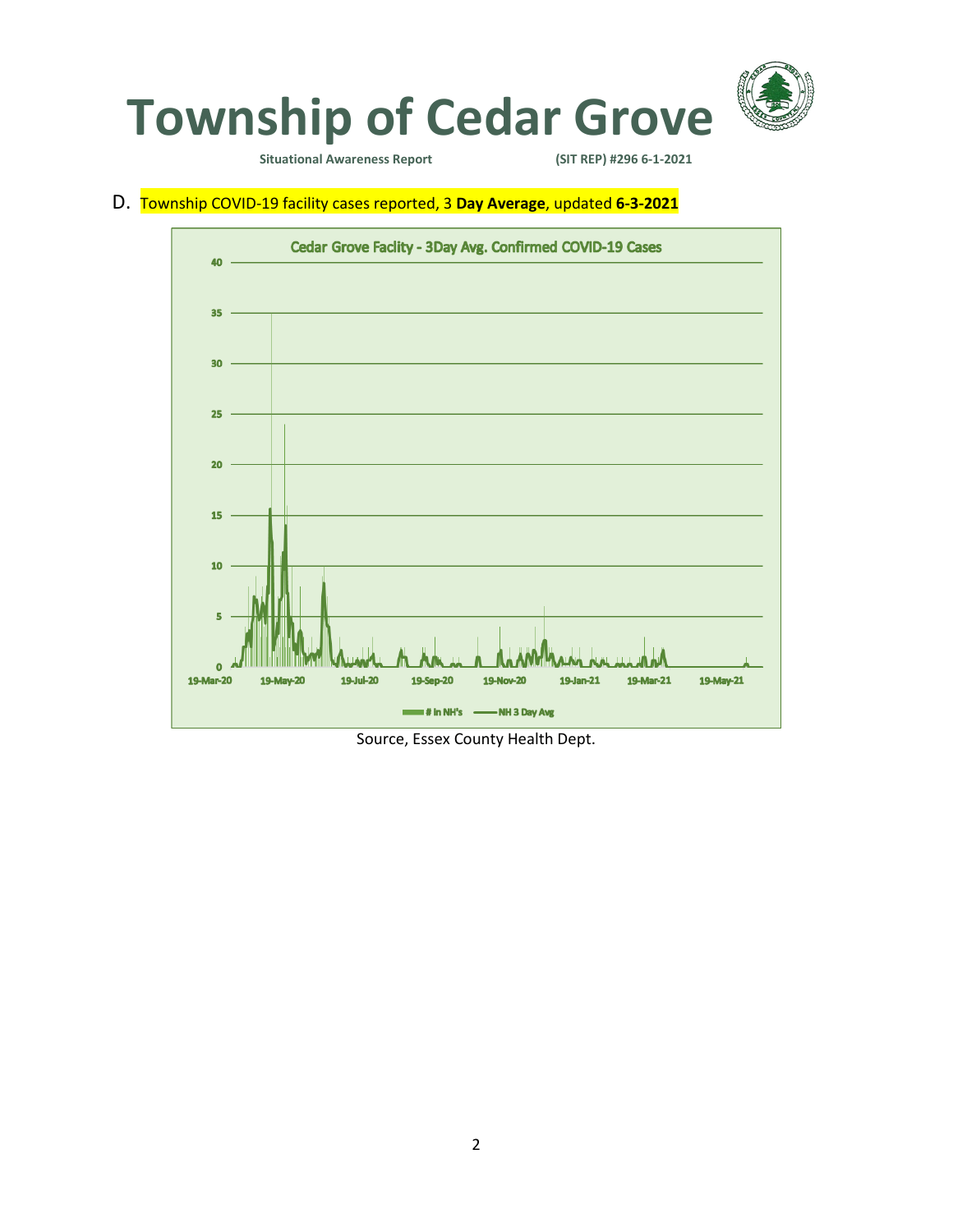

**Situational Awareness Report (SIT REP) #296 6-1-2021** 

E. **Cedar Grove Facilities with COVID-19 Cases as reported by NJDOH, updated 5/26/2021.** This table is comprised of information provided by the State of New Jersey Department of Health. There is no correlation to the county's case reported above, see notes below.



[https://www.state.nj.us/health/healthfacilities/documents/LTC\\_Facilities\\_Outbreaks\\_List.pdf](https://www.state.nj.us/health/healthfacilities/documents/LTC_Facilities_Outbreaks_List.pdf)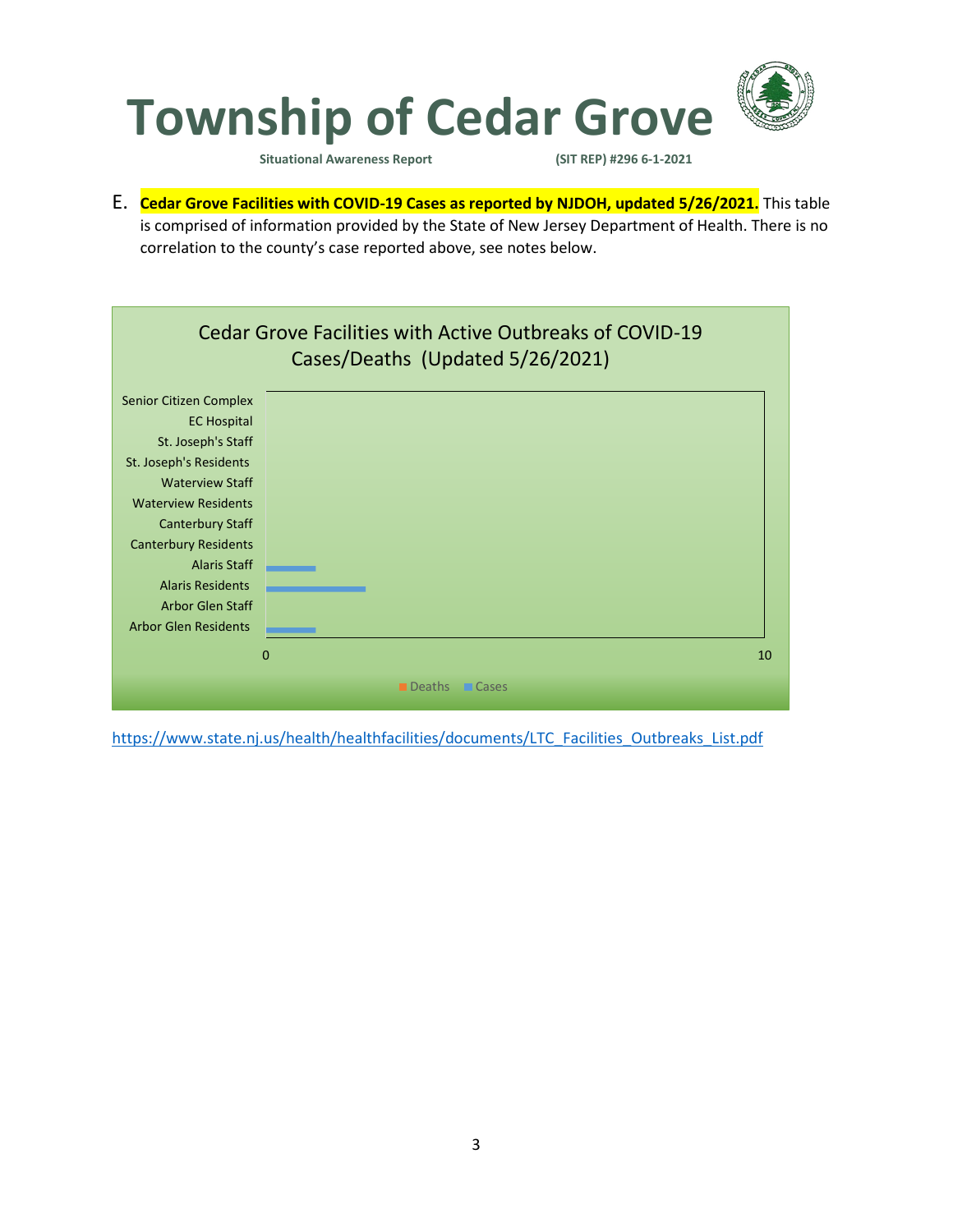

**Township of Cedar Grove**

**Situational Awareness Report (SIT REP) #296 6-1-2021** 

#### F. **Essex County Sites**



Source, Essexcovid.org.

To Make an Appointment for testing or vaccination

Go to [https://www.essexcovid.org](https://www.essexcovid.org/) or you can

### Call 973-877-8456 or email <mailto:essexcovid19@admin.essexcountynj.org>

### **To Find a Vaccine Location Go to:**

**[https://covid19.nj.gov/pages/covid-19-vaccine-locations-for-eligible](https://covid19.nj.gov/pages/covid-19-vaccine-locations-for-eligible-recipients)[recipients](https://covid19.nj.gov/pages/covid-19-vaccine-locations-for-eligible-recipients)**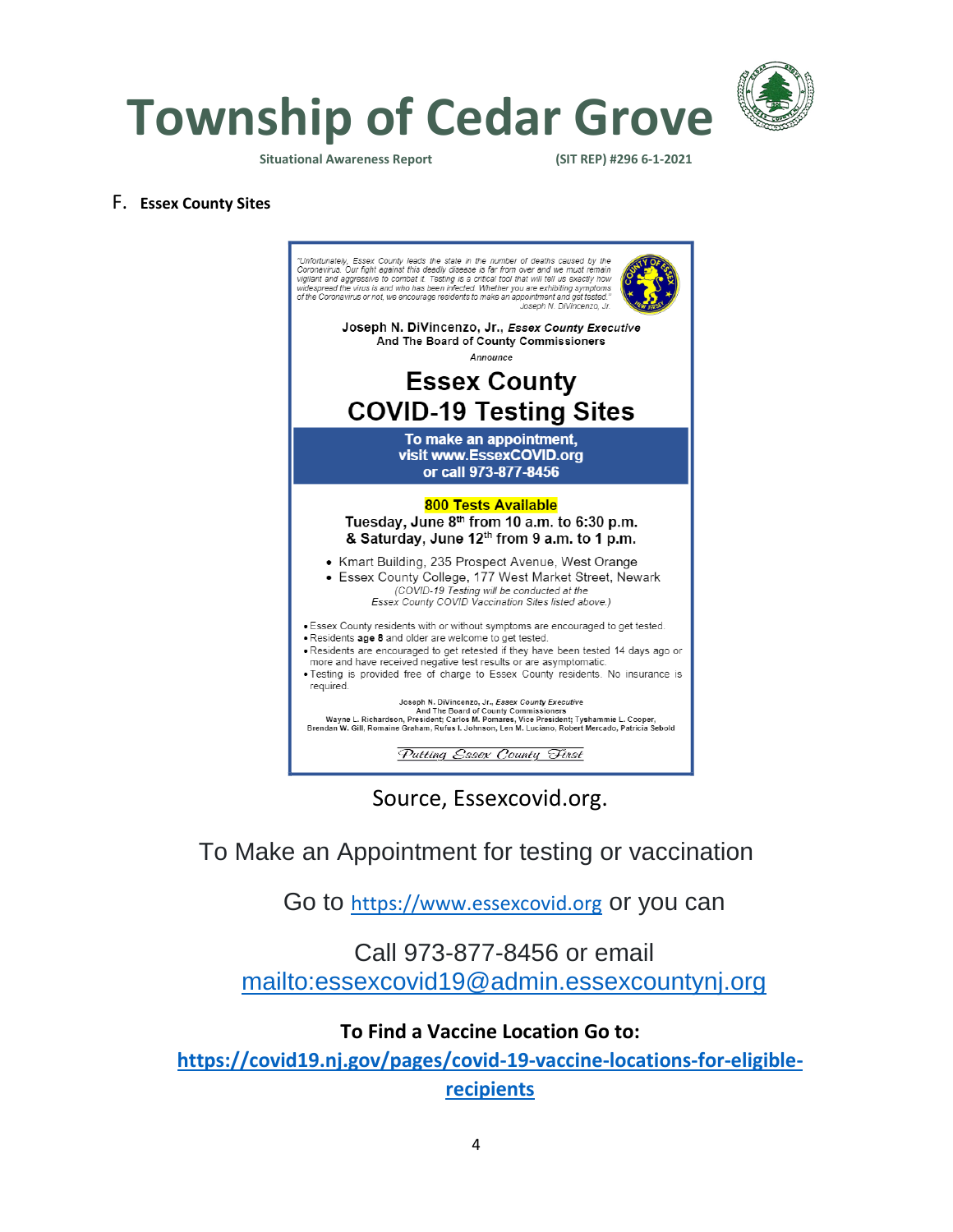

**Situational Awareness Report** 

G. **State of New Jersey Vaccination Sites**

**Find Vaccine Appointments**  <https://covid19.nj.gov/pages/finder>

## New Jersey State Vaccine Call Center

# 855-568-0545

### **For State of New Jersey Information on who is eligible for vaccination at this time, go to:**

[https://covid19.nj.gov/faqs/nj-information/slowing-the-spread/where](https://covid19.nj.gov/faqs/nj-information/slowing-the-spread/where-how-and-when-can-i-get-vaccinated)[how-and-when-can-i-get-vaccinated](https://covid19.nj.gov/faqs/nj-information/slowing-the-spread/where-how-and-when-can-i-get-vaccinated)